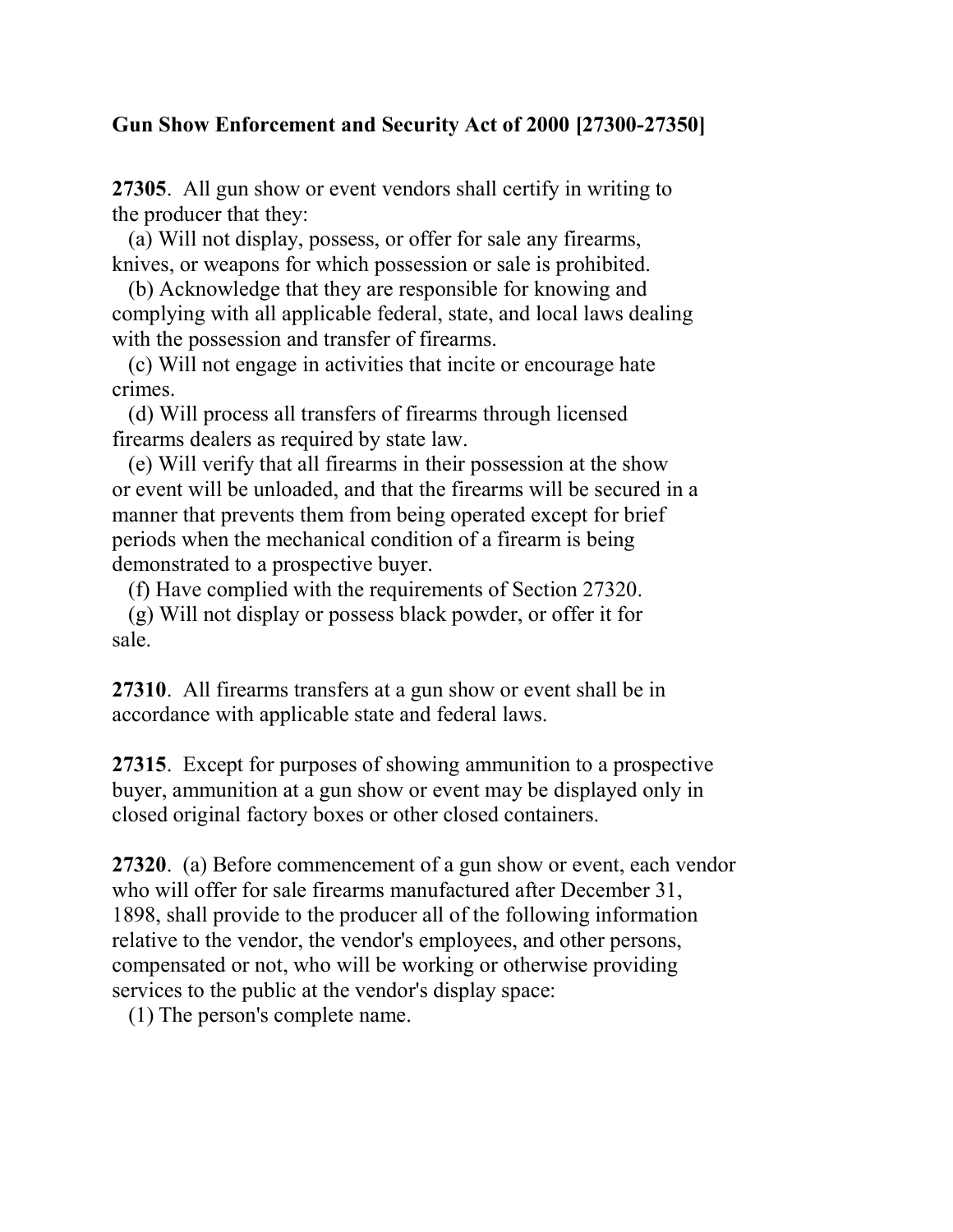(2) The person's driver's license or state-issued identification card number.

(3) The person's date of birth.

 (b) The producer shall keep the information at the onsite headquarters of the show or event for the duration of the show or event, and at the producer's regular place of business for two weeks after the conclusion of the show or event. The producer shall make the information available upon request to any sworn peace officer for purposes of the officer's official law enforcement duties.

27325. At any gun show or event, each vendor and each employee of a vendor shall wear a name tag indicating first and last name.

27330. No person at a gun show or event, other than security personnel or sworn peace officers, shall possess at the same time both a firearm and ammunition that is designed to be fired in the firearm. Vendors having those items at the show for sale or exhibition are exempt from this prohibition.

27335. No member of the public who is under the age of 18 years shall be admitted to, or be permitted to remain at, a gun show or event unless accompanied by a parent or legal guardian. Any member of the public who is under the age of 18 years shall be accompanied by that person's parent, grandparent, or legal guardian while at the show or event.

27340. (a) Persons other than show or event security personnel, sworn peace officers, or vendors, who bring firearms onto the gun show or event premises shall sign in ink the tag or sticker that is attached to the firearm prior to being allowed admittance to the show or event, as provided for in subdivision (b).

 (b) All firearms carried onto the premises of a gun show or event by members of the public shall be checked, cleared of any ammunition, secured in a manner that prevents them from being operated, and an identification tag or sticker shall be attached to the firearm, prior to the person being allowed admittance to the show. The identification tag or sticker shall state that all firearms transfers between private parties at the show or event shall be conducted